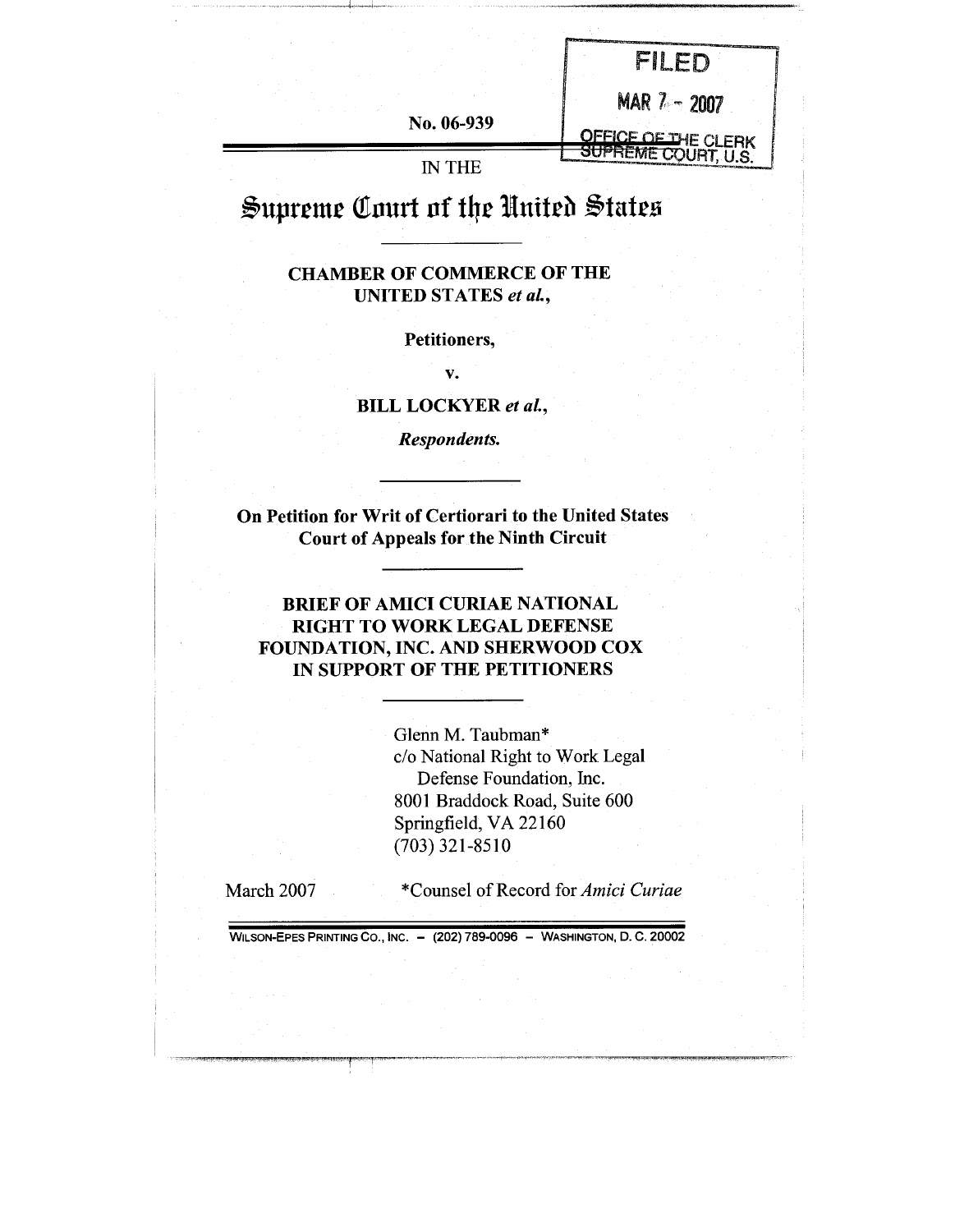# **TABLE OF CONTENTS**

*Page*

**-i-**

|      | TABLE OF AUTHORITIES<br>$\ddot{\mathbf{i}}$                                                                                                                                                                                                                                                                                                                                                                                                   |
|------|-----------------------------------------------------------------------------------------------------------------------------------------------------------------------------------------------------------------------------------------------------------------------------------------------------------------------------------------------------------------------------------------------------------------------------------------------|
|      |                                                                                                                                                                                                                                                                                                                                                                                                                                               |
|      | QUESTION PRESENTED<br>3                                                                                                                                                                                                                                                                                                                                                                                                                       |
|      | $\label{eq:2.1} \frac{d\mathbf{y}}{d\mathbf{y}} = \frac{1}{2} \left( \frac{d\mathbf{y}}{d\mathbf{y}} + \frac{d\mathbf{y}}{d\mathbf{y}} \right) + \frac{d\mathbf{y}}{d\mathbf{y}} + \frac{d\mathbf{y}}{d\mathbf{y}} + \frac{d\mathbf{y}}{d\mathbf{y}} + \frac{d\mathbf{y}}{d\mathbf{y}} + \frac{d\mathbf{y}}{d\mathbf{y}} + \frac{d\mathbf{y}}{d\mathbf{y}} + \frac{d\mathbf{y}}{d\mathbf{y}} + \frac{d\mathbf{$<br>STATEMENT OF THE CASE<br>3 |
|      | SUMMARY OF THE ARGUMENT<br>3                                                                                                                                                                                                                                                                                                                                                                                                                  |
|      | REASONS FOR GRANTING THE WRIT<br>-4                                                                                                                                                                                                                                                                                                                                                                                                           |
|      | Federal Labor Law Has One Core Policy: Allowing<br>Employees to Choose or Reject Unionization in an<br>Intelligent, Free and Uncoerced Manner. AB 1889<br>Eviscerates This Policy by Silencing the Non-Coercive<br>Speech of One of the Key Participants in the Debate<br>Over Unionization. For This Reason the Statute Is<br>Preempted under Both the "Machinists" and "Garmon"<br>Branches of This Court's Preemption Doctrine             |
| I.   | Introduction<br>-4                                                                                                                                                                                                                                                                                                                                                                                                                            |
| Π.   | Employee Rights Suffer When State and Local<br>Governments Mandate "Neutrality" in Order to<br>Tilt the Playing Field in Favor of Unionization<br>8                                                                                                                                                                                                                                                                                           |
| III. | The Proliferation of State "Neutrality"<br>Regulations Destroys the Uniform<br>Application of Federal Labor Policy<br>14                                                                                                                                                                                                                                                                                                                      |
|      | 16                                                                                                                                                                                                                                                                                                                                                                                                                                            |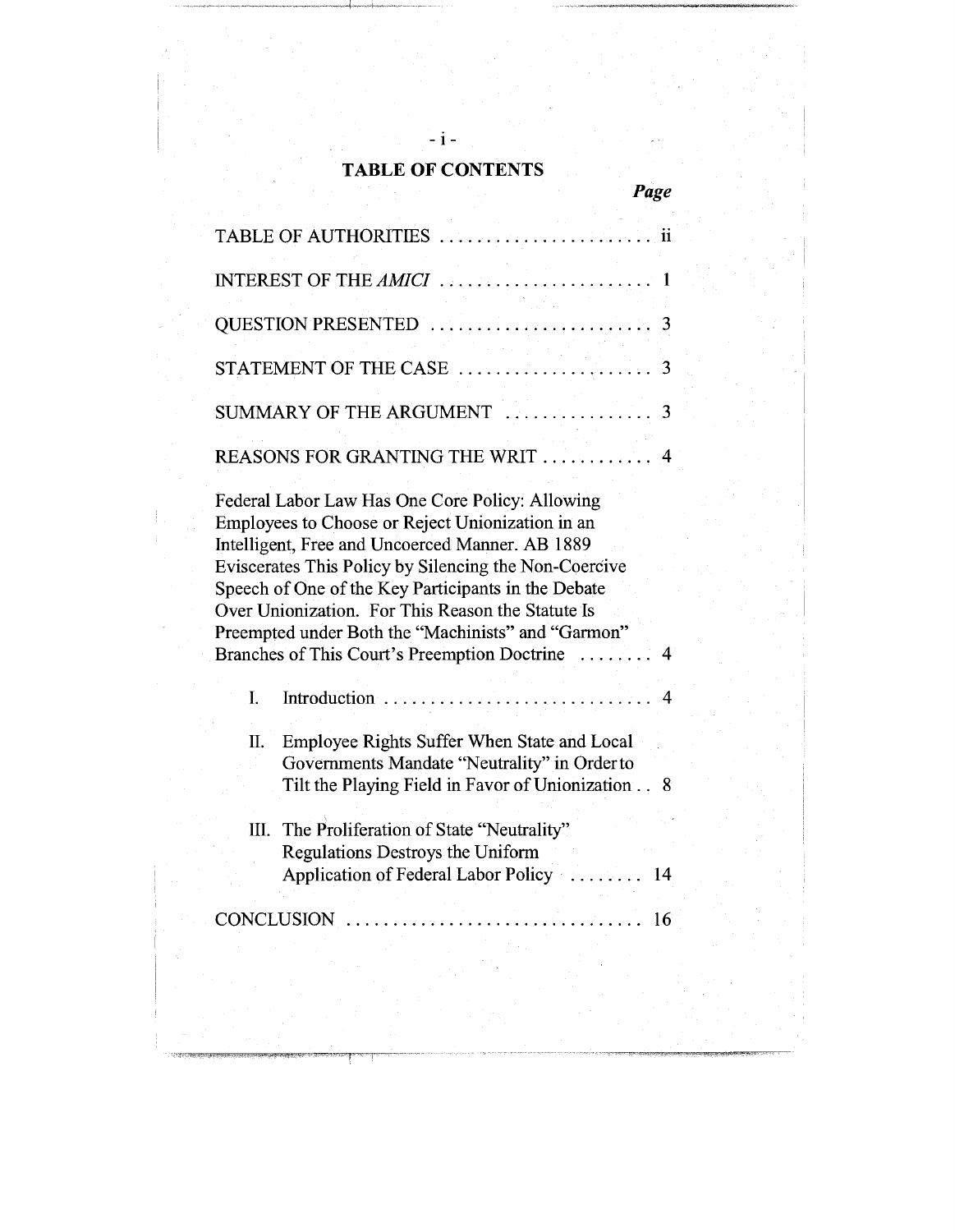*Page*

**- ii -**

**CASES**

| Abood v. Detroit Board of Education,                                                            |
|-------------------------------------------------------------------------------------------------|
| Aeroground, Inc. v. City & County of San Francisco,                                             |
| Air Line Pilots Ass'n v. Miller, 523 U.S. 866 (1998)  1                                         |
| <i>Brooks v. NLRB</i> , 348 U.S. 96 (1954) $\ldots \ldots \ldots \ldots \ldots$ 14              |
| Chamber of Commerce of the United States v.<br>Lockyer, 463 F.3d 1076 (9th Cir. 2006)  4,5,8,15 |
| Chamber of Commerce of the United States v.<br>Lockyer, 422 F.3d 973 (9th Cir. 2005)  4,5,6,15  |
| Chamber of Commerce of the United States v.                                                     |
| Chicago Teachers Union v. Hudson,                                                               |
| Communications Workers v. Beck,                                                                 |
| Dana Corp., 341 N.L.R.B. 1283 (2004)  1,9,12                                                    |
| Davenport v. Washington Education Ass'n,<br>No. 05-1589 (U.S. argued Jan. 10, 2007)<br>1        |
|                                                                                                 |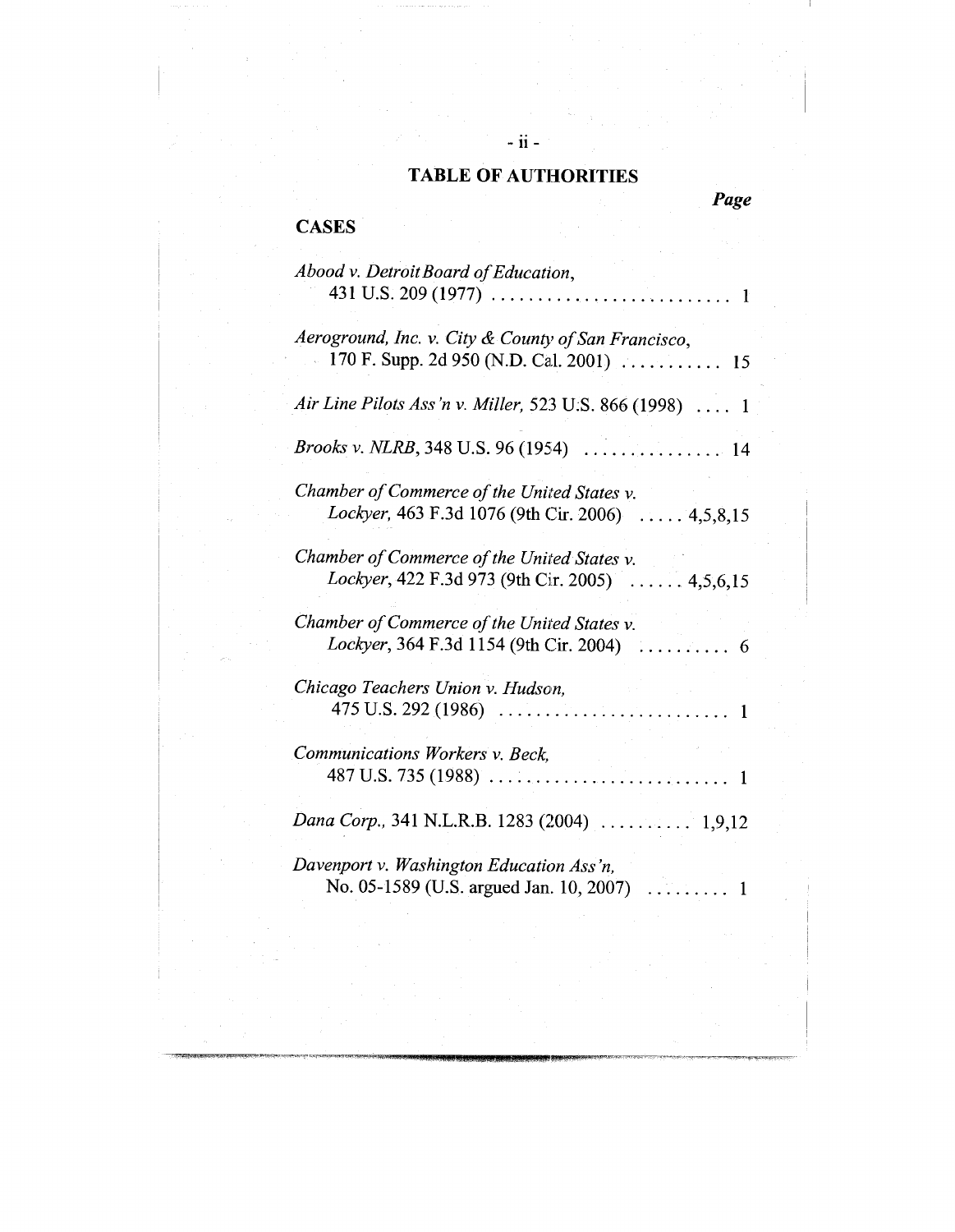|                                                                                                                                                    | Page |
|----------------------------------------------------------------------------------------------------------------------------------------------------|------|
| Ellis v. Railway Clerks, 466 U.S. 435 (1984)                                                                                                       | 1    |
| Golden State Transit Corp. v. City of Los Angeles,<br>475 U.S. 608 (1986)                                                                          | 7    |
|                                                                                                                                                    |      |
| Healthcare Ass'n v. Pataki,<br>. <i>.</i> .<br>471 F.3d 87 (2d Cir. 2006)                                                                          | 15   |
| Healthcare Ass'n v. Pataki,<br>388 F. Supp. 2d 6 (N.D.N.Y. 2005), vacated,<br>471 F.3d 87 (2d Cir. 2006) $\ldots \ldots \ldots \ldots \ldots$      | 6    |
| Hotel Employees & Restaurant Employees Union,<br>Local 57 v. Sage Hospitality Resources, LLC,                                                      |      |
| Lehnert v. Ferris Faculty Ass'n, 500 U.S. 507 (1991) $\ldots$ 1                                                                                    |      |
| Levi Strauss & Co., 172 N.L.R.B 732 (1968)  13                                                                                                     |      |
| Linden Lumber Division, Summer & Co. v. NLRB,                                                                                                      |      |
| Linn v. United Plant Guard Workers of America,<br>Local 114, 383 U.S. 53 (1966)                                                                    | 5    |
| Lodge 76, International Ass'n of Machinists<br>& Aerospace Workers v. Wisconsin Employment<br>Relations Commission, 427 U.S. 132 (1976) $\ldots$ . | 3,7  |

°°° **= 111 =**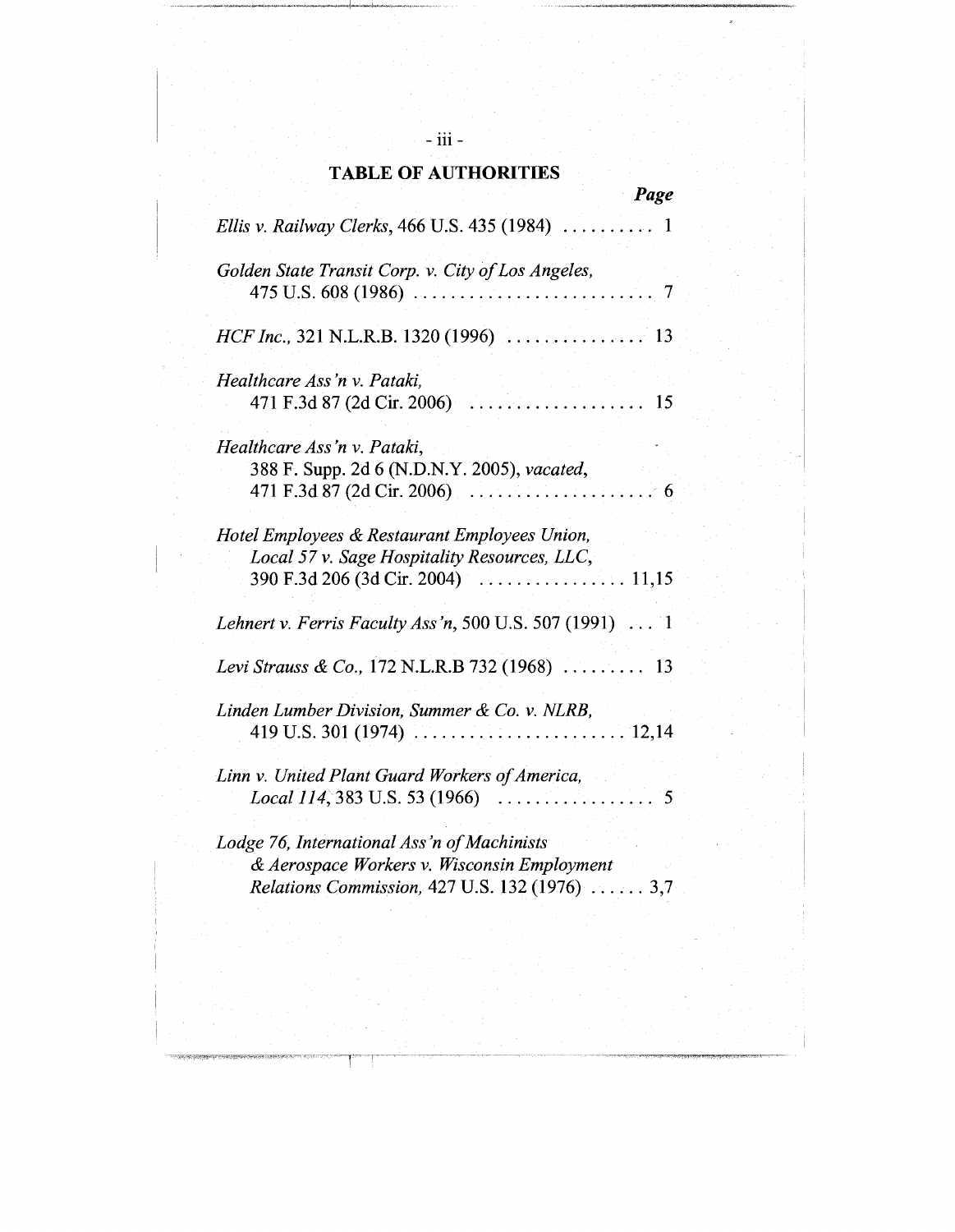**- iv -**

| Page |
|------|

| Metropolitan Milwaukee Ass'n of Commerce v.              |      |
|----------------------------------------------------------|------|
|                                                          |      |
| Milwaukee County, 431 F.3d 277 (7th Cir. 2005) 15        |      |
| New York Times v. Sullivan, 376 U.S. 254 (1964)  5       |      |
|                                                          |      |
| NLRB v. Gissel Packing Co.,                              |      |
|                                                          |      |
| NLRB v. Lenkurt Electric Co.,                            |      |
| 438 F.2d 1102 (9th Cir. 1971)<br>. 6                     |      |
| Patterson v. Heartland Industrial Partners, LLP,         |      |
| 428 F. Supp. 2d 714 (N.D. Ohio 2006), appeal             |      |
| docketed, No. 06-3791 (6th Cir. May 15, 2006) $\ldots$ 1 |      |
| Retail Industry Leaders Ass'n v. Fielder,                |      |
| F.3d ___, 2007 WL 155152                                 |      |
| $(4th Cir. Jan. 17, 2007)$                               | 15   |
| San Diego Building Trades Council v. Garmon,             |      |
| $359$ U.S. 236 (1959)                                    | .3,7 |
| Sears, Roebuck & Co. v. San Diego District Council       |      |
|                                                          |      |
|                                                          |      |
|                                                          |      |
| Wisconsin Department of Industry, Labor & Human          |      |
| Relations v. Gould Inc., 475 U.S. 282 (1986)  7          |      |
|                                                          |      |
|                                                          |      |
|                                                          |      |
|                                                          |      |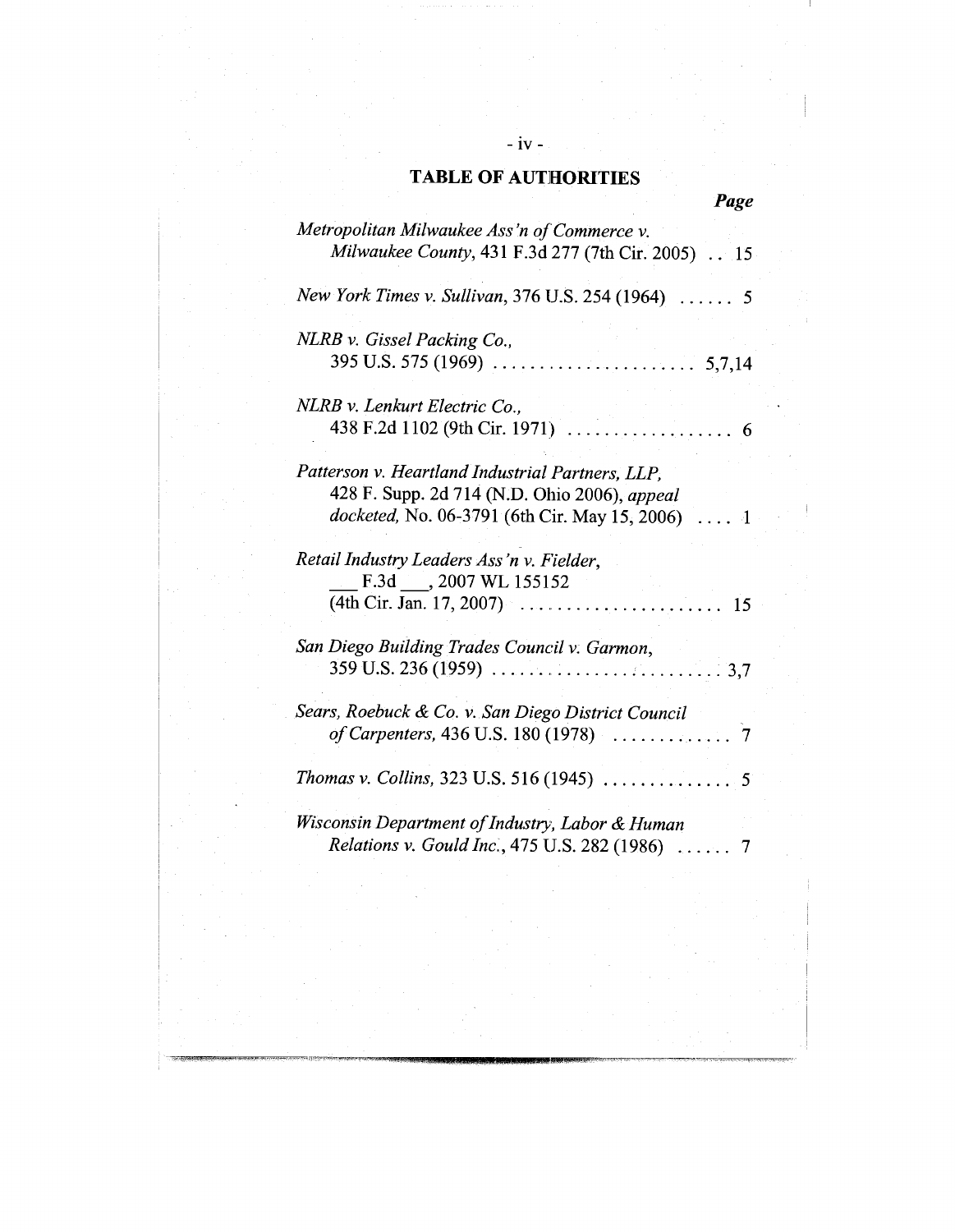*Page*

**-v-**

# CONSTITUTION, STATUTES & **RULES**

| National Labor Relations Act,             |
|-------------------------------------------|
|                                           |
| California Assembly Bill No. 1889  passim |
|                                           |
|                                           |

# **OTHER AUTHORITIES**

| Effects of NLRB's Landmark Ruling on Supervisor<br>Status Should Become Clearer, Daily Lab. Rep., | - 10 |
|---------------------------------------------------------------------------------------------------|------|
| Hiatt, Jonathan P. & Jackson, Lee W.,                                                             |      |
| Union Survival Strategies for the Twenty-First                                                    |      |
|                                                                                                   |      |
| NLRB General Counsel Arthur Rosenfeld's                                                           |      |
| Report on Recent Case Developments,                                                               |      |
| No. R-2544, Nov. 17, 2004,                                                                        |      |
| http://www.nlrb.gov/nlrb/press/releases/r2544.pdf . 9,10                                          |      |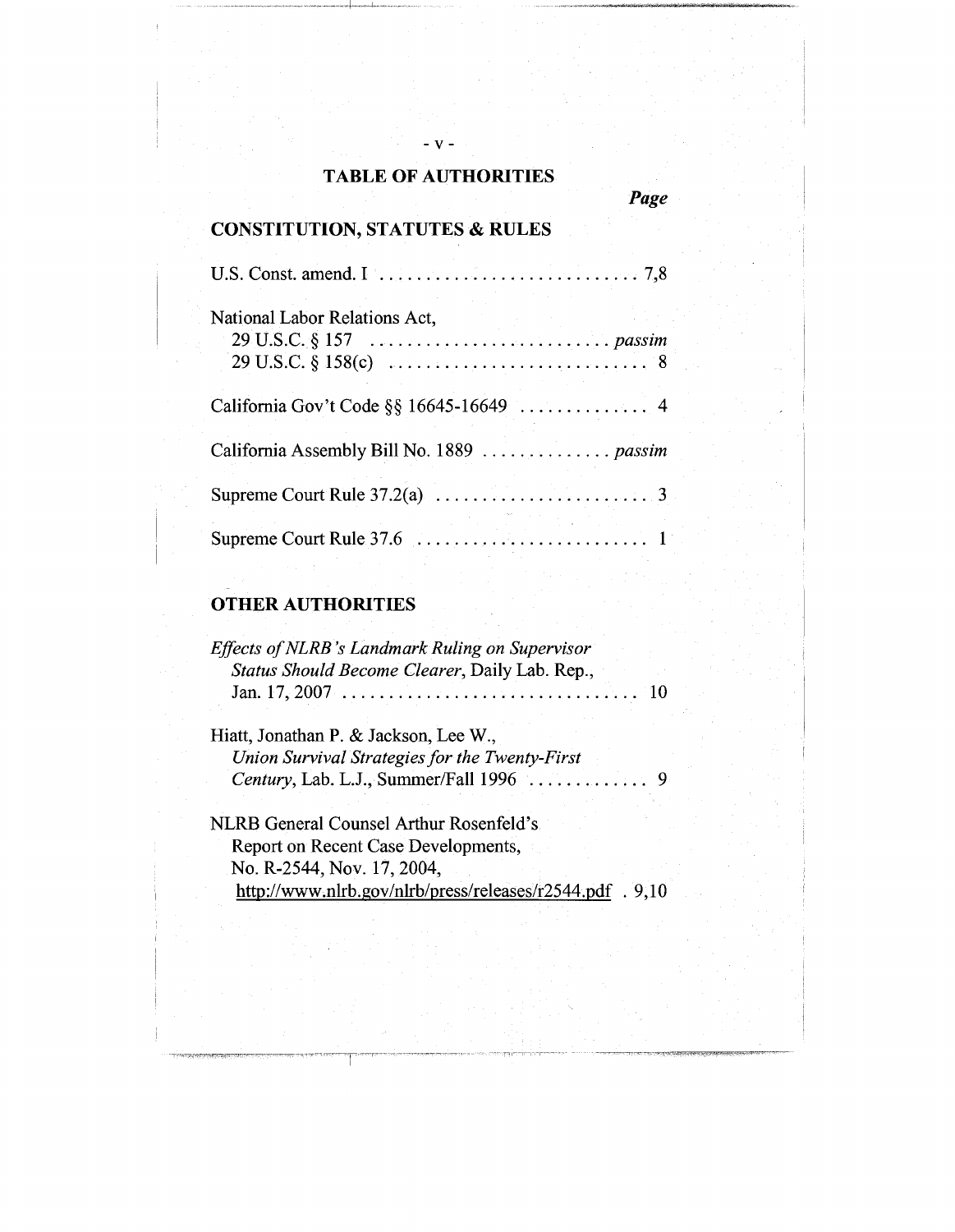**- vi -**

*Page*

| Taubman, Glenn, "Neutrality Agreements" and the |  |
|-------------------------------------------------|--|
| Destruction of Employees' Section 7 Rights,     |  |
|                                                 |  |

U.S. Department of Labor, Jan. 25, 2007, http://www.bls.gov/news.release/union2.nr0.htm .... 9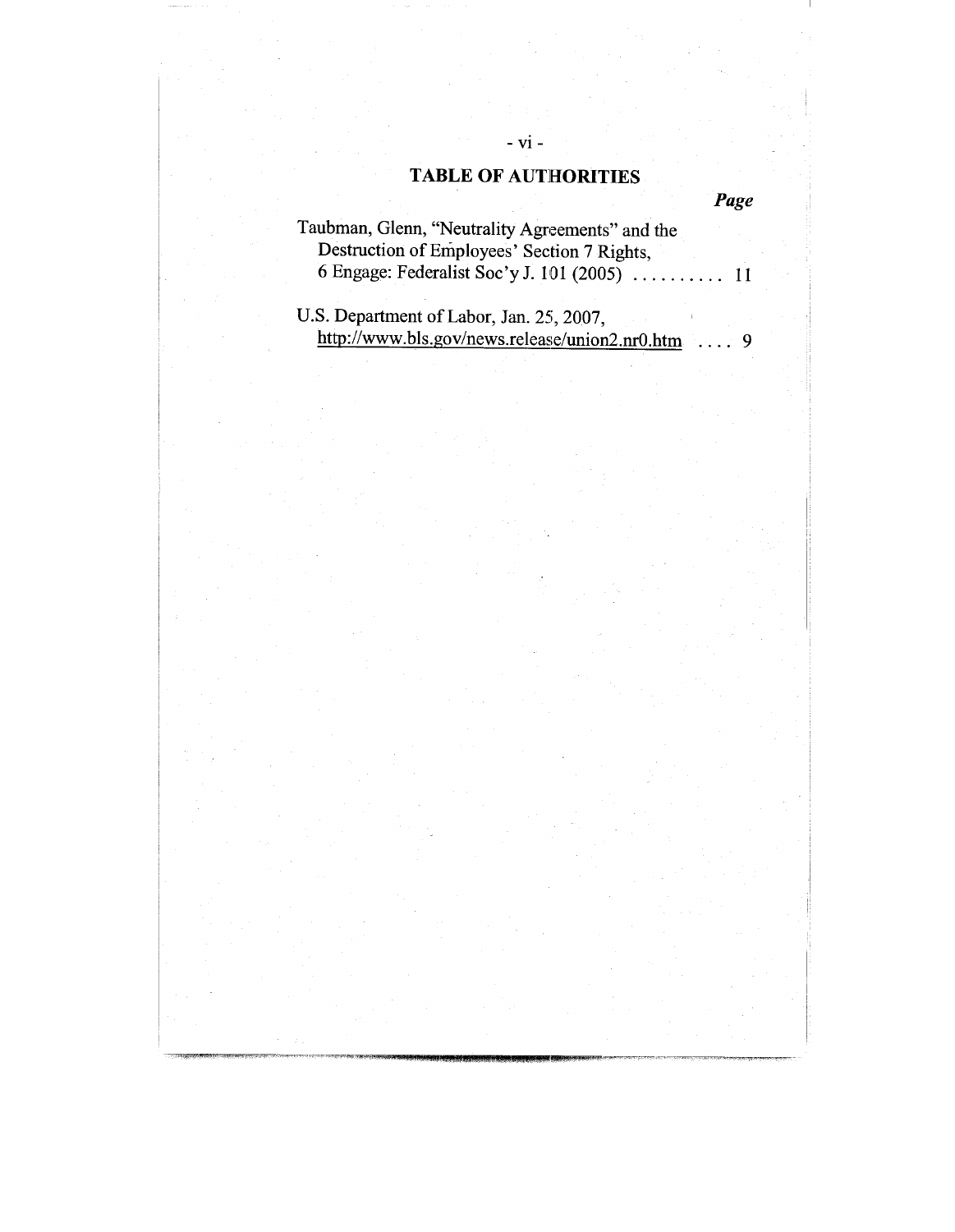### INTEREST OF THE *AMICI 1*

The National Right to Work Legal Defense Foundation, Inc. ("Foundation") is a charitable, legal aid organization formed to protect the Right to Work, freedoms of association and speech, and other fundamental liberties of ordinary working men and women from infringement by compulsory unionism. Through its staff attorneys, the Foundation aids employees who have been denied or coerced in the exercise of their right to refrain from collective activity. The Foundation's staff attorneys have served as counsel to individual employees in many Supreme Court cases involving employees' right to refrain from joining or supporting labor organizations, and thereby have helped to establish important precedents protecting employee rights in the workplace against the abuses of compulsory unionism. These cases include: *Davenport v. Washington Education Ass "n,* No. 05-1589 (U.S. argued Jan. 10, 2007); *Air Line Pilots Ass'n v. Miller,* 523 U.S. 866 (1998); *Lehnert v. Ferris Faculty Ass "n,* 500 U.S. 507 (1991); *Communications Workers v. Beck,* 487 U.S. 735 (1988); *Chicago Teachers Union v. Hudson,* 475 U.S. 292 (1986); *Ellis v. Railway Clerks,* 466 U.S. 435 (1984); *and Abood v. Detroit Board of Education,* 431 U.S. 209 (1977).

Most recently, the Foundation's legal aid program has been at the forefront of exposing the true nature of so-called "neutrality and card check" agreements, which lie at the heart of this litigation over California's "neutrality" statute. *See, e.g., Dana Corp.,* 341 N.L.R.B. 1283 (2004); *Patterson v. Heartland Indus. Partners, LLP,* 428 F. Supp. 2d 714 (N.D. Ohio 2006), *appeal docketed,* No. 06-3791 (6th Cir. May 15, 2006).

<sup>1</sup> Pursuant to Supreme Court Rule 37.6, *Amici* state that this brief was written and produced solely by the *Amici* and their counsel. No counsel for a party authored the brief in whole or in part.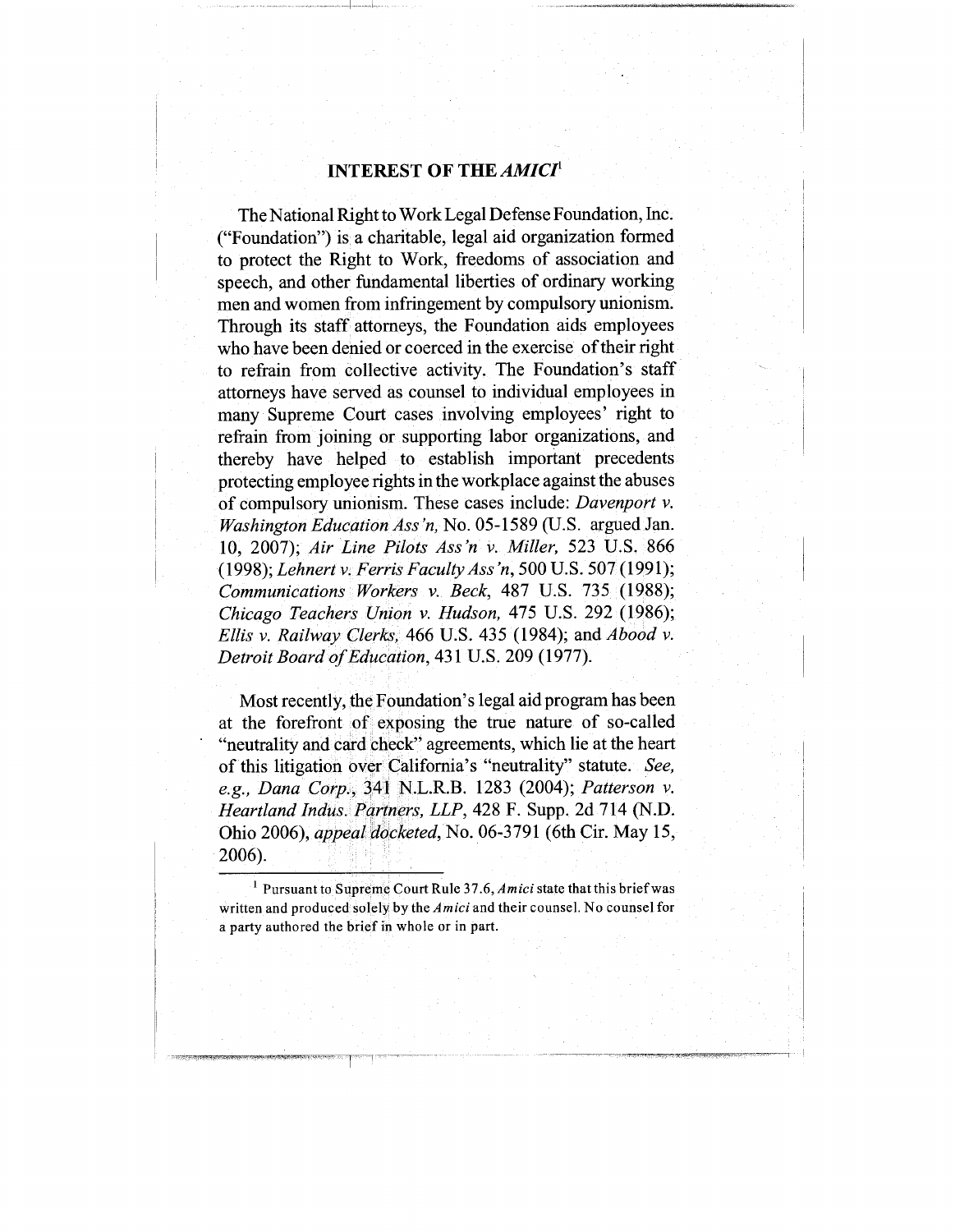Under many common "neutrality" agreements, employers' speech is silenced, unions are provided with employees' home addresses and other personal information, and secret-ballot elections supervised by the National Labor Relations Board ("NLRB") are waived in favor of so-called "card checks." Under these arrangements, employees are often pressured to sign union authorization cards that are counted as "votes" in favor of unionization. These provisions, and the state statutes that mandate them, strike at the heart of employees' right to choose or refrain from unionization under  $\S 7$  of the National Labor Relations Act ("NLRA" or "Act"), 29 U.S.C. § 157. The Foundation and its supporters want to ensure that this Court, as it considers this important Petition for Writ of Certiorari, understands the manner in which these state mandated "neutrality" schemes are created, enforced, and abused to hinder employees' exercise of their § 7 right to choose or reject unionization.

Sherwood Cox is a registered nurse employed by Western Medical Center Santa Ana, an acute care hospital located in Orange County, California. He is affected by the California state law at issue because his employer may be a recipient of state funds and has a "neutrality agreement" with the California Nurses Association ("CNA"). That "neutrality agreement" grants CNA several exclusive privileges and powers that enable it-above all other unions-to become the nurses' collective bargaining representative. Mr. Cox has been forced to file numerous unfair labor practice charges against his employer and the CNA to protect his § 7 rights from abridgement by their neutrality agreement. By filing this brief as *amici curiae, Mr.* Cox seeks to protect his and all other employees' § 7 right to choose or reject unionization in an informed and intelligent manner.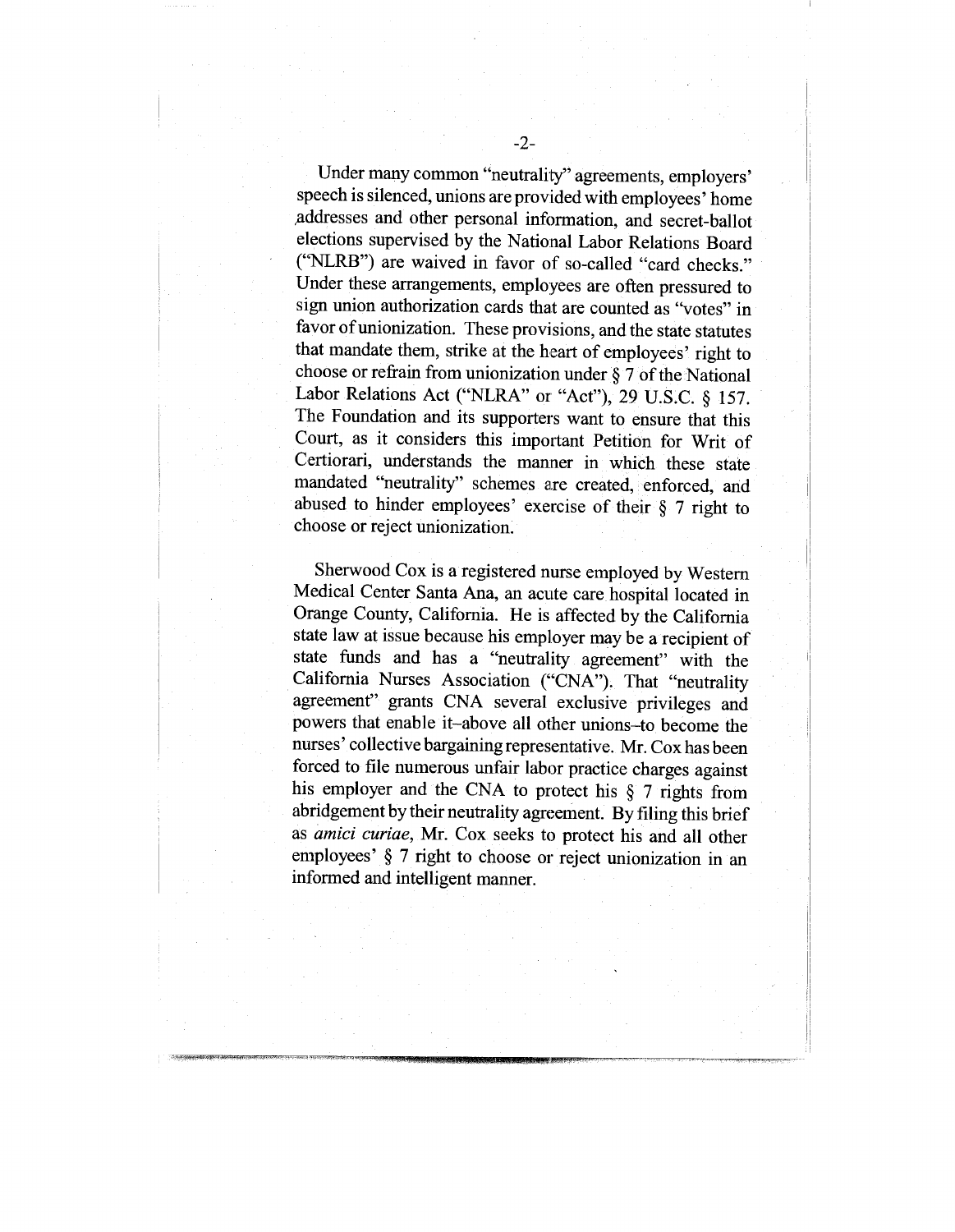### **QUESTION PRESENTED**

The *Amici* adopt and incorporate by reference the Petitioners' Question Presented.

### **STATEMENT OF THE CASE**

The *Amici* adopt and incorporate by reference the Petitioners' Statement of the Case.

#### **SUMMARY OF THE ARGUMENT**

Assembly Bill No. 1889 ("AB 1889") is the law at issue here. It is a state labor regulation that has only one purpose and effect: to halt the free flow of non-coercive information from employers to their employees, so that unions may take advantage of the enforced silence and corral uninformed employees into unionization. AB 1889's "gag rule" directly conflicts with federal labor policy, which encourages the free flow of non-coercive information precisely so that employees can make an intelligent and fully informed decision to choose or reject unionization. Employees are the real victims of this misguided state effort to undo federal labor policy.

AB 1889 also enables unions to demand and receive socalled "neutrality and card check" agreements, under which employees' right to choose or reject unionization in a free and uncoerced manner is further hampered. AB 1889 fails to pass muster and must be deemed preempted under both *Lodge 76, International Ass "n of Machinists & Aerospace Workers v. Wisconsin Employment Relations Commission,* 427 U.S. 132 (1976) *("Machinists")* and *San Diego Building Trades Council*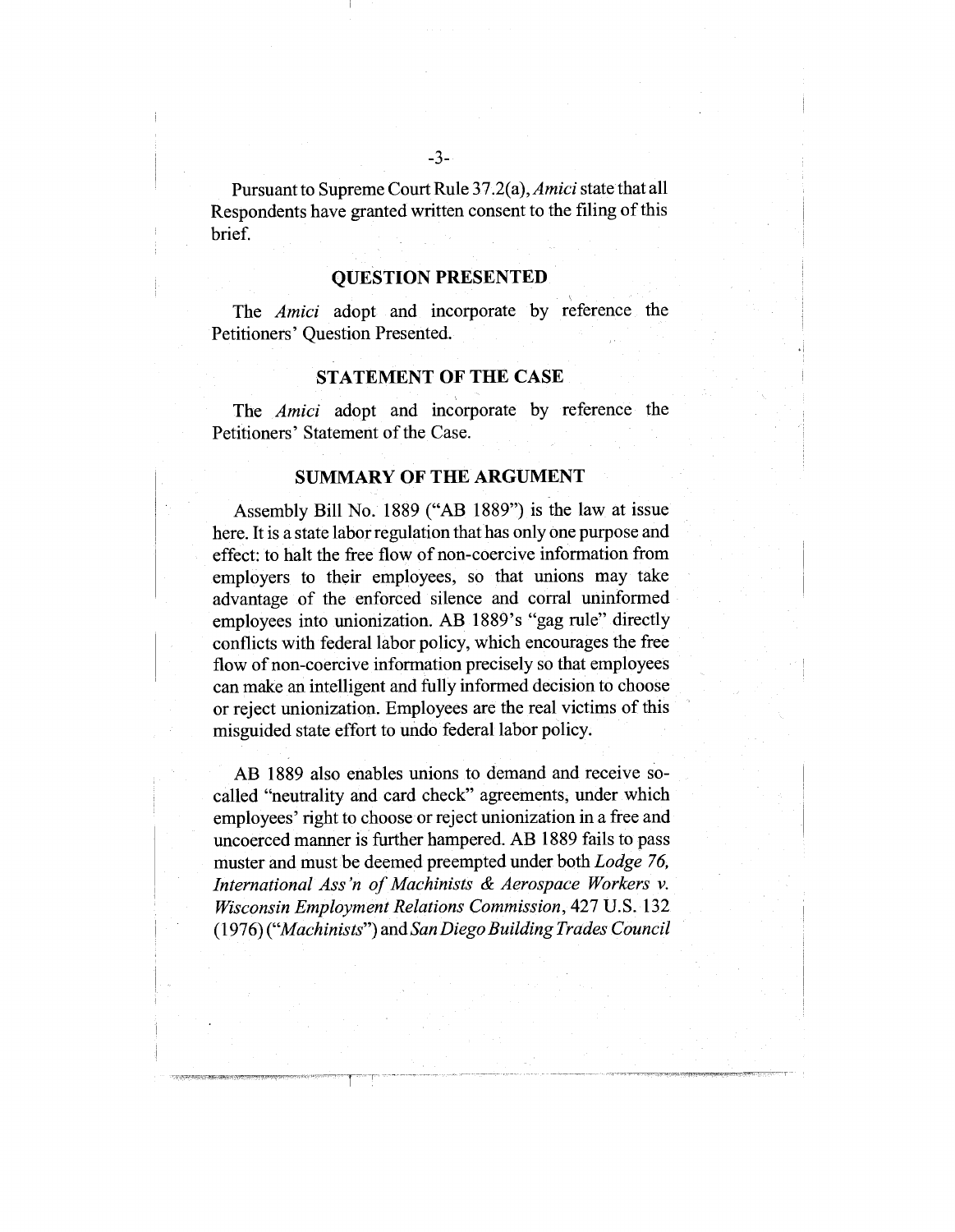*v. Garmon,* 359 U.S. 236 (1959) *("Garmon").* Therefore, the Petition for Writ of Certiorari should be granted in this important case.

### REASONS FOR GRANTING THE WRIT

**Federal Labor Law Has One Core Policy: Allowing Employees to Choose or Reject Unionization in an Intelligent, Free and Uncoereed Manner. AB 1889 Eviscerates This Policy by Silencing the Non-Coercive Speech of One of the Key Participants in the Debate Over Unionization. For This Reason the Statute Is Preempted under Both the "Machinists" and "Garmon" Branches of This Court's Preemption Doctrine.**

#### **I. Introduction**

California Assembly Bill No. 1889 and Cal. Gov't Code §§ 16645-16649 ("AB 1889") are state-enforced "neutrality" regulations. Despite their name, however, these regulations are anything but neutral. "[AB 1889] carries a false air of evenhandedness." *Chamber of Commerce of the United States v. Lockyer,* 463 F.3d 1076, 1102 (9th Cir. 2006) (en bane) (Beezer, J., dissenting) (Pet. App. 44a); *see also Chamber of Commerce of the United States v. Lockyer,* 422 F.3d 973, 978 (9th Cir. 2005) (Pet. App. 58a, 64a). This is so because statutes like AB 1889 have one true purpose and effect: to halt the free flow of non-coercive information from employers to their employees, so that unions may take advantage of the enforced silence to corral the uninformed employees into unionization. This "gag rule" against one party directly conflicts with federal labor policy, which encourages the free flow of non-coercive information precisely so that employees can make an intelligent and fully informed choice about unionization. Congress surely intended such non-coercive speech to be left to the free flow of economic forces, for any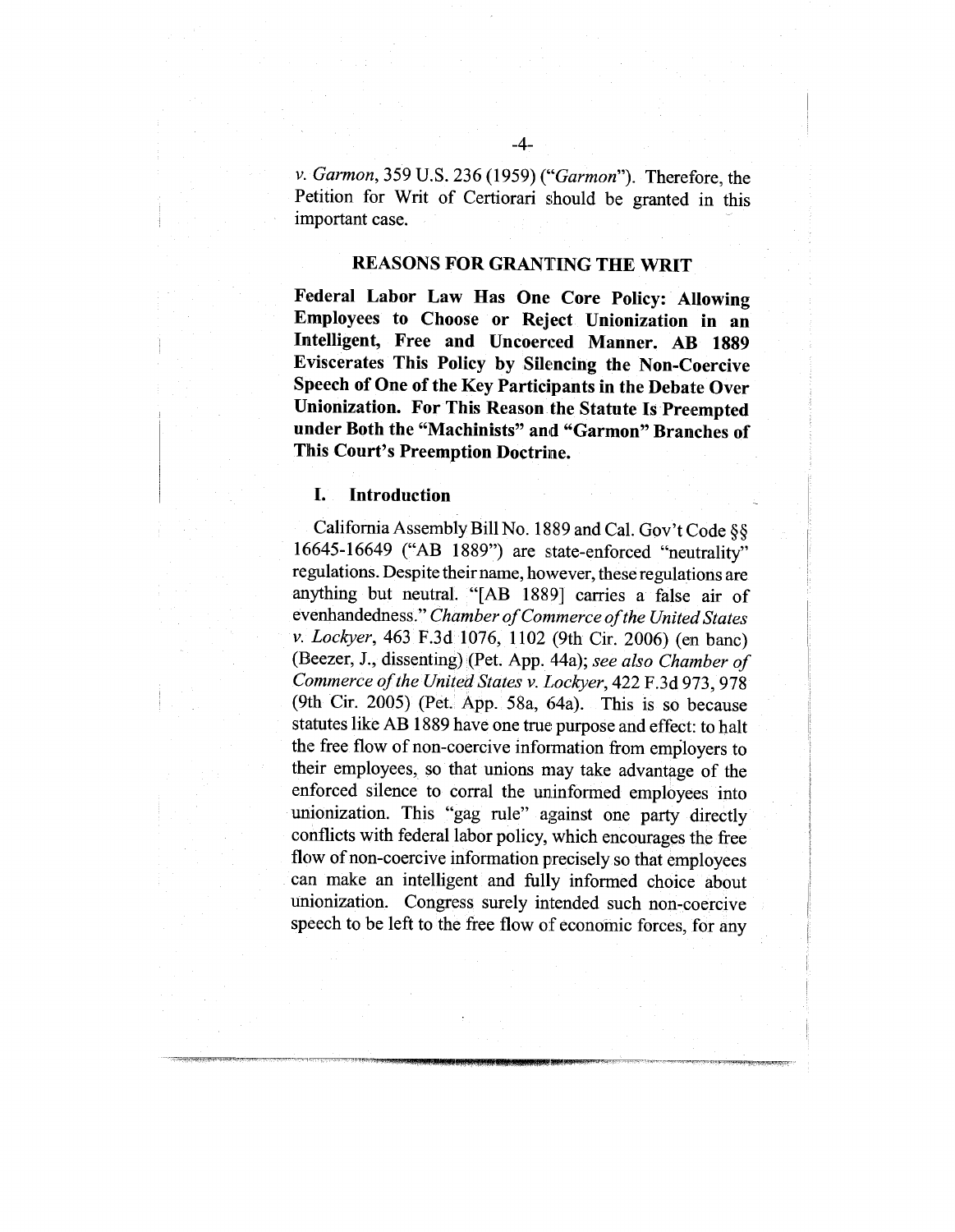The Petitioners' brief ably and correctly demonstrates that the Ninth Circuit's en banc ruling upholding AB 1889 is erroneous and conflicts with numerous decisions of this Court that have found state interference with the NLRA preempted in many circumstances. AB 1889's ban on non-coercive employer speech directly conflicts with longstanding federal labor policy that free speech and debate by all parties is central to the purposes of the NLRA. *Thomas v. Collins,* 323 U.S. 516, 532 (1945) ("The right.., to discuss, and inform people concerning, the advantages and disadvantages of unions and joining them is protected not only as part of free speech, but as part of free assembly."); *Linn v. United Plant Guard Workers of America, Local 114,* 383 U.S. 53, 62 (1966), *quoting New York Times v. Sullivan,* 376 U.S. 254, 270 (1964) (in a union organizing context, "cases involving speech are to be considered 'against the background of a profound .... commitment to the principle that debate . . . should be uninhibited, robust, and wide-open, and that it may well include vehement, caustic, and sometimes unpleasantly sharp attacks'"). Indeed, "[a]n overriding principle of the NLRA is that the collective bargaining process cannot function unless both employers and employees have the ability to engage in open and robust debate concerning unionization." *Lockyer,* 463 F.3d at 1105 (Beezer, J., dissenting) (Pet. App. 50a); *see also Lockyer,* 422 F.3d at 978 (Pet. App. 64a).

Unlike its two prior panel opinions (Pet. App. 58a & 114a), the en banc Ninth Circuit studiously refused to take into account employees' § 7 interests in hearing all sides of the debate when it upheld AB 1889's gags on non-coercive employer speech. The prior panel opinions properly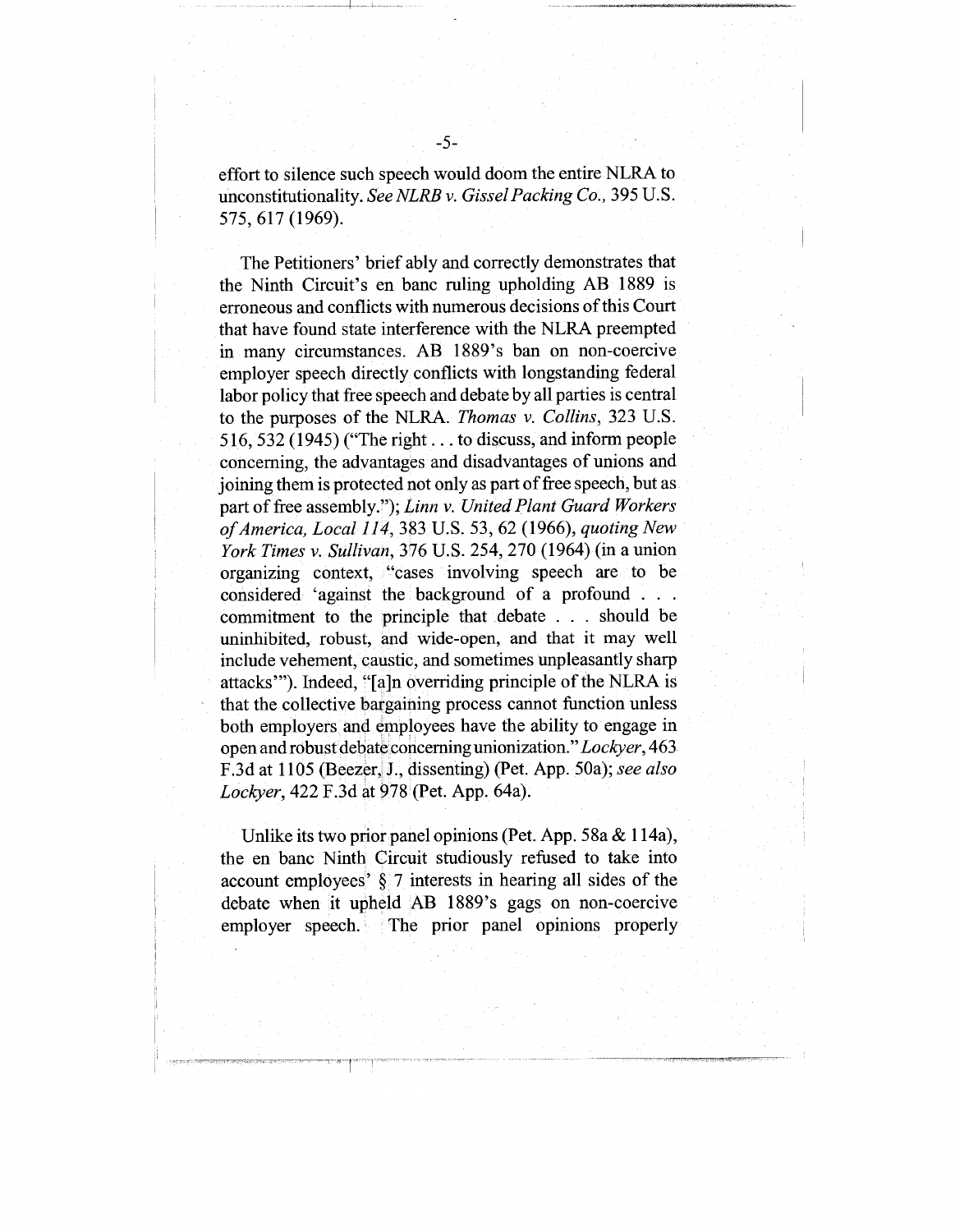recognized that "the National Labor Relations Act pivots on the notion that employers and employees may freely discuss their views about union organizing efforts." *Lockyer,* 422 F.3d at 983 (Pet. App. 72a). The prior panel also recognized that:

"The exercise of free speech in these campaigns should not be unduly restricted by narrow construction. It is highly desirable that *the employees* involved in a union campaign should hear all sides of the question in order that they may exercise the informed and reasoned choice that is their right."

### *Id.* at 984, *quoting NLRB v. Lenkurt Elec. Co.,* 438 F.2d 1102, 1108 (9th Cir. 1971) (emphasis added) (Pet. App. 73a).<sup>2</sup>

This common sense desire to effectuate employee free choice, the undisputed core of the NLRA, was echoed in *Healthcare Ass 'n v. Pataki* by District Court Judge McCurn, who struck down similar state gags on non-coercive employer speech.

It is difficult, if not impossible to see, however, how an employee could intelligently exercise such [§ 7] rights, especially the right to decline union representation, if the employee only hears one side of the story-the union's. Plainly hindering an employer's ability to disseminate information opposing unionization "interferes directly" with the union organizing process which the NLRA recognizes.

<sup>&</sup>lt;sup>2</sup> As the earliest panel in this case properly held, "an overriding principle of the NLRA is that the collective bargaining process cannot function unless both employers and employees have the ability to engage in open and robust debate concerning unionization." *Chamber of Commerce of the United States v. Lockyer,* 364 F.3d 1154, 1166 (9th Cir. 2004) (Pet. App. 128a).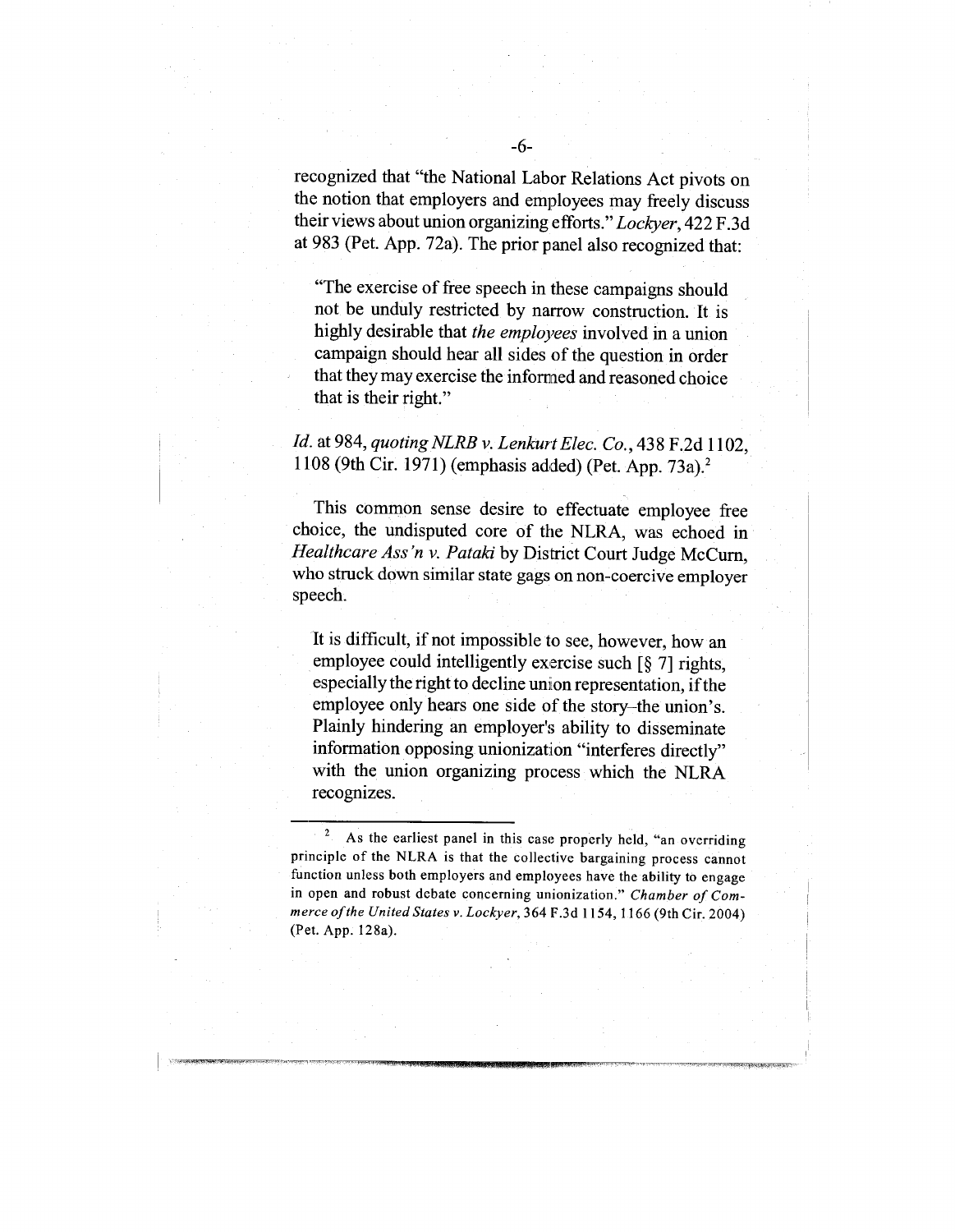388 F. Supp. 2d 6, 23 (N.D.N.Y. 2005), *vacated on other grounds,* 471 F.3d 87 (2d Cir. 2006).

The Ninth Circuit's en banc ruling was particularly erroneous when it held that *Machinists'* preemption only applies "in the context of collective bargaining between organized labor and employers, not in the context of organizing, which is the subject of AB 1889." (Pet. App 13a-14a). *See Golden State Transit Corp. v. City of Los Angeles,* 475 U.S. 608 (1986); *Lodge 76, Int'l Ass 'n of Machinists & Aerospace Workers v. Wis. Employment Relations Comm 'n,* 427 U.S. 132 (1976). Under this fallacious rationale, a state could ban all organizing yet survive a *Machinists'* preemption challenge because it was only regulating "organizing," not collective bargaining.

Petitioners have also ably demonstrated that the Ninth Circuit's en banc ruling is erroneous and in conflict with this Court's other form of labor preemption, the *Garmon* doctrine, in which state practices even "arguably" subject to regulation under the NLRA are preempted. *San Diego Bldg. Trades Council v. Garmon,* 359 U.S. 236 (1959); *see also Sears Roebuck & Co. v. San Diego Dist. Council of Carpenters,* 436 U.S. 180 (1978); *Wis. Dep't of Indus., Labor & Human Relations v. Gould Inc.,* 475 U.S. 282 (1986). The en banc Ninth Circuit engaged in semantic wordplay by construing NLRA § 8(c), 29 U.S.C. § 158(c), as providing employers with no affirmative right of free speech. Such a reading baldy ignores the fact that even without  $\S$  8(c), all parties under the NLRA-unions, employers and employees-have inherent free speech rights, and that without such free speech rights the Act could not function as intended and would likely be unconstitutional under the First Amendment. *Gissel Packing Co.,* 395 U.S. at 617 ("[A]n employer's free speech fight to communicate his views to his employees is firmly established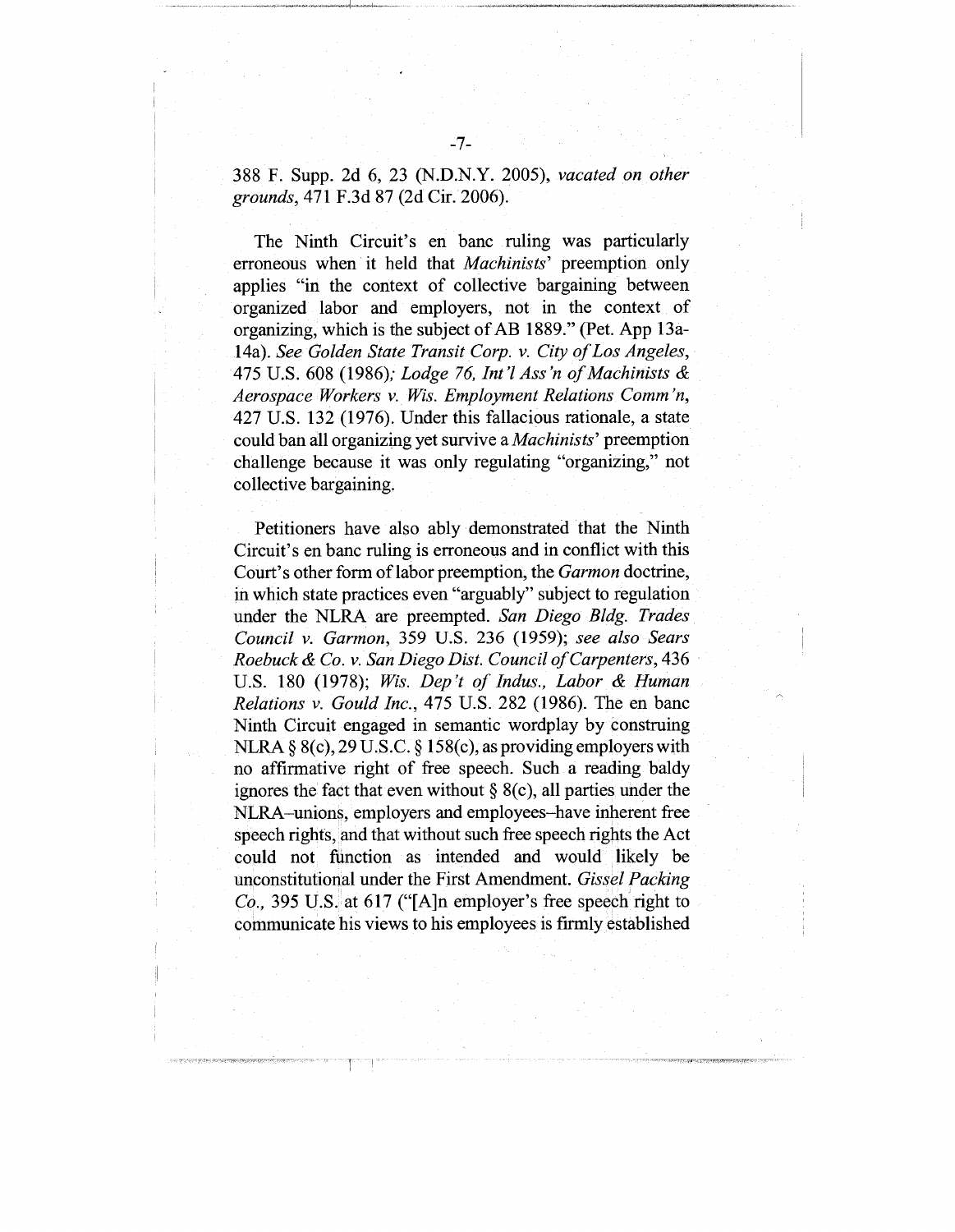and cannot be infringed by a union or the Board. Thus,  $\S$  8(c) (29 U.S.C. § 158(c)) merely implements the First Amendment ..." by protecting the employer's right to engage in noncoercive speech).

Therefore, the *Amici* adopt the Petitioners' well-crafted arguments concerning the preemption issues, and will not repeat them here. Instead, *Amici* will focus on the deleterious impact that statutes like AB 1889 have on employees' § 7 right to freely choose or reject labor unions. The evil of these statutes is not just that they silence one party in order to keep employees in the dark about critical unionization issues, but also that they usher in the use of other "top down" organizing tactics which further tilt the playing field in favor of union organizing. Instead of allowing free and informed employee choice to reign, AB 1889 undermines that choice by exerting pressure on employees to accept unionization. The en banc Ninth Circuit neither recognized nor protected the core policy of the NLRA-allowing employees to hear all sides of the debate about unionization and then freely to choose their desired course-so its decision must be reviewed by this Court and reversed.

### II. **Employee Rights Suffer When State and Local Governments Mandate "Neutrality" in Order to Tilt the Playing Field in Favor of Unionization.**

As the Petitioners properly point out, a major vice of AB 1889 is not just that it enforces employer silence, but that it induces employers to capitulate to union demands for so-called "voluntary recognition agreements" or "neutrality and card check" agreements. (Pet. 27); *see also Lockyer,* 463 F.3d at 1102 (Beezer, J., dissenting) (Pet. App. 44a) (AB 1889 "[s]imilar to neutrality agreements"). Because statutes like AB 1889 inexorably lead to union demands for broader "neutrality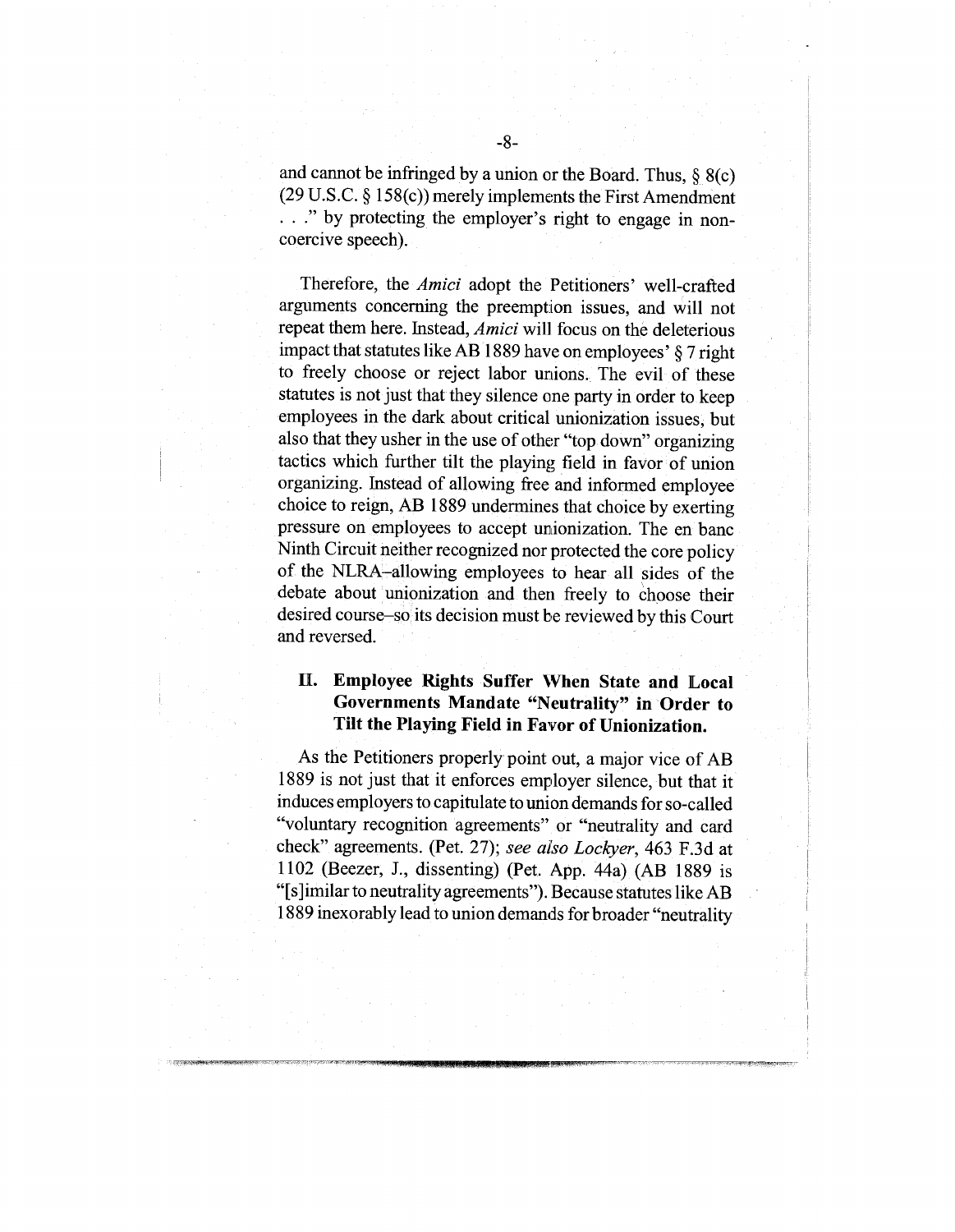and card check" agreements, the Court needs to understand how these agreements actually work and how they further diminish or destroy entirely employees' § 7 right to freely choose or reject unionization.

Armed with the powers and leverage AB 1889 provides, unions demand "neutrality and card check" agreements from employers because unions face a steady decline in the number of employees who voluntarily choose union representation when given a free choice in a secret-ballot election. Financial self-interest has driven unions to search for new ways of acquiring dues paying members.<sup>3</sup> The AFL-CIO's General Counsel has recommended that unions "use strategic campaigns to secure recognition.., outside the traditional representation processes." Jonathan P. Hiatt & Lee W. Jackson, *Union Survival Strategies for the Twenty-First Century,* Lab. L.J., Summer/Fall 1996, at 176.

However, employees have fewer legal protections "outside the traditional representation processes," and thus little possibility of protecting their right under  $\S$  7 to resist union organizing campaigns targeting them. *See, e.g., Dana Corp.,* 341 N.L.R.B. 1283 (2004); NLRB General Counsel Arthur

<sup>&</sup>lt;sup>3</sup>The facts are well known: most unions are desperate for new dues paying members. In 2006, 12.0% of wage and salary workers were union members, down from 12.5% in 2005, according to the U.S. Department of Labor, Jan. 25, 2007, http://www.bls.gov/news.release/union2.nr0.htm. The number of persons belonging to a union fell by 326,000 in 2006, to a total of 15.4 million. The union membership rate has steadily declined from a high of 20.1% in 1983, the first year for which comparable union data is available. For example, in 1982, the Steelworkers union claimed 1.2 million members, but by 2002 the number was 588,000. In 1982, the United Auto Workers claimed 1.14 million members, but by 2002 only 700,000. As of today, only 7.4% of the private-sector workforce is unionized, and the other 92.6% does not appear to be flocking to join.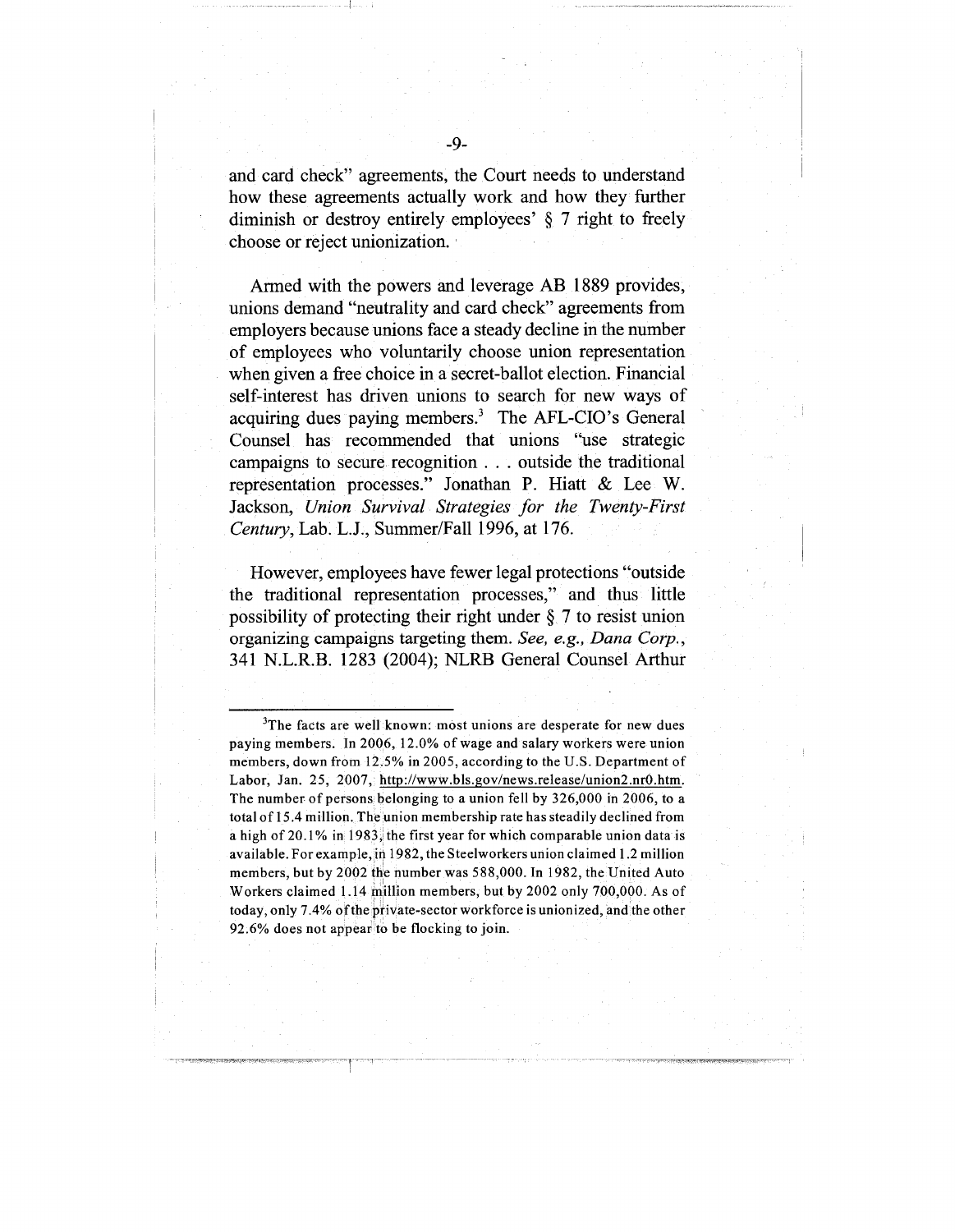Rosenfeld's Report on Recent Case Developments, No. R-2544, Nov. 17, 2004, http://www.nlrb.gov/nlrb/press/ releases/r2544.pdf. Indeed, the NLRB's most recent statistics

show a steep decline in regional offices' intake of representation cases, dropping 25.6% from fiscal year 2005 to 2006, as unions retreat from the "gold standard" -the NLRB secret-ballot election-and rely overwhelmingly on "top down" organizing to secure new recruits. *Effects ofNLRB "s Landmark Ruling on Supervisory Status Should Become Clearer,* Daily Lab. Rep., Jan. 17, 2007, at S-9.

With the assistance of some state and local governments, unions demand "neutrality and card check" agreements not because they enhance employees' rights under § 7, but because such agreements limit those rights and hinder employees who wish to refrain from unionization. This is demonstrated by these common "neutrality" provisions:

**1) Gag Rule:** Although most neutrality agreements purport to require the employer to remain "neutral," in reality they impose a complete gag on all speech not favorable to the union. Even front-line supervisors are prohibited from saying anything about the union or unionization during an organizing drive. Employers must refuse to provide even truthful information in response to direct employee questions about the particular union and its motives and history. Employees are only permitted to hear one side of the story: the version the union officials want them to hear.

In contrast, employees seeking truthful information about a particular union and the effects of unionization in their workplace are entitled to truthful answers from their employer and a full debate, not rote incantations of"we do not oppose the union, and we can say nothing else by order of the State of California." Employer silence demanded by a union and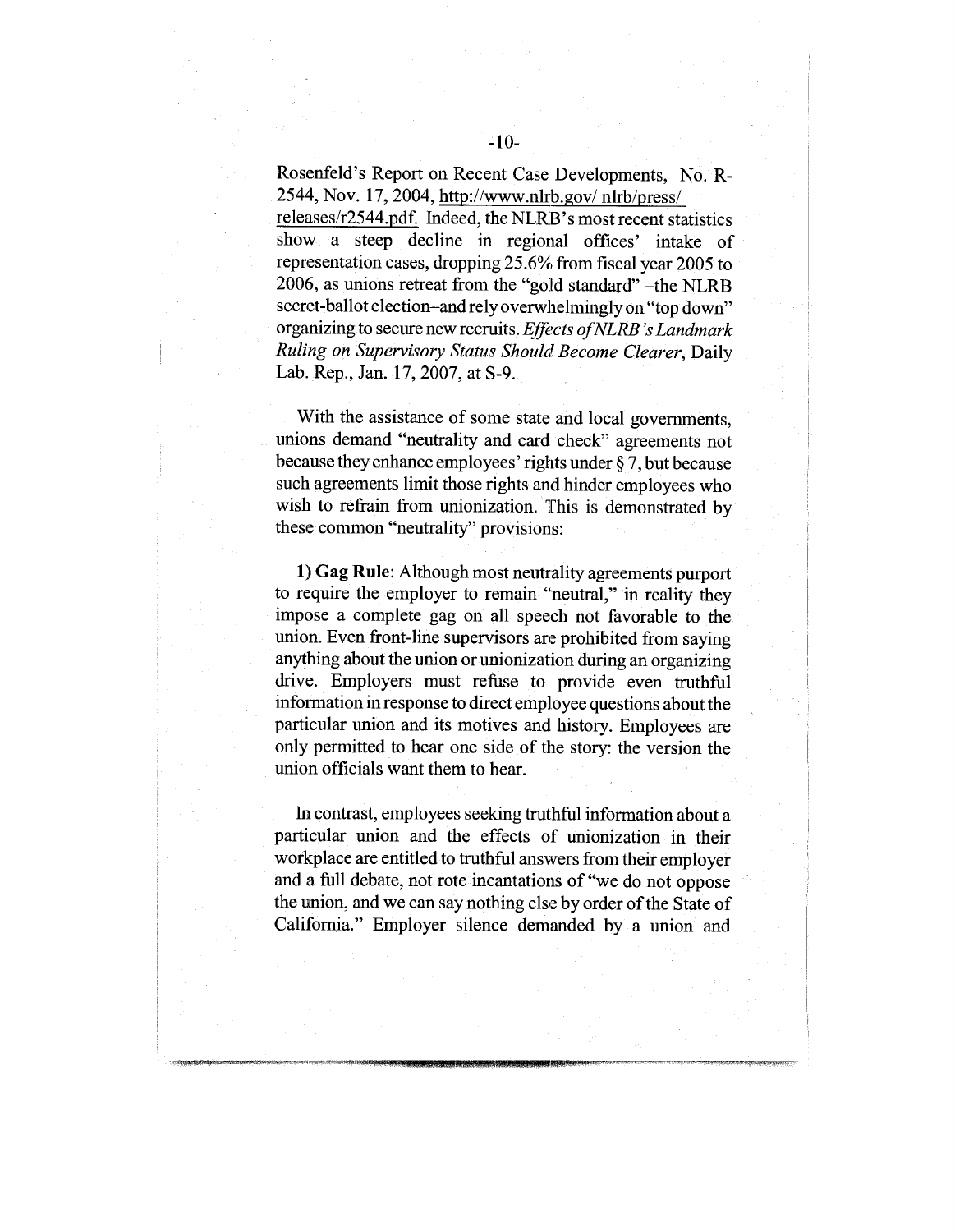enforced by a state government does not enhance the employee's ability to make a free and informed decision under § 7. Instead, by purposefully keeping employees in the dark and silencing one side of the debate, these gag rules prevent the free flow of ideas that are critical to informed decisionmaking and employee free choice.

**2) Special Union Access:** Many "neutrality agreements" require that employers provide the union with employees' personal information, such as home addresses and phone numbers, and physical access to the employers' premises. Employees are rarely asked to consent to the release of their personal information.<sup>4</sup>

Armed with broad access to employees in both their homes and workplaces, unions subject employees to relentless group pressure to sign authorization cards. In one recent case, *Hotel Employees & Restaurant Employees Union, Local 57 v. Sage Hospitality Resources, LLC,* 390 F.3d 206 (3d Cir. 2004), employee Faith Jetter attested to this coercion in a sworn Declaration that was filed with the Third Circuit in support of a Motion to Intervene.

Despite the fact that I had told the union representatives of my decision to refrain from signing the card, I felt like there was continuing pressure on me to sign. These union representatives and others were sometimes in and around the hotel, and would speak to me or approach me when I did not want to speak with them. I also heard from other employees that the union representatives were making inquiries about me, such as asking questions about my work performance. I found this to be an

<sup>4</sup> See Glenn Taubman, "Neutrality Agreements" and the Destruction *of Employees'Section 7 Rights,* 6 Engage: Federalist Soc'y J. 101 (2005).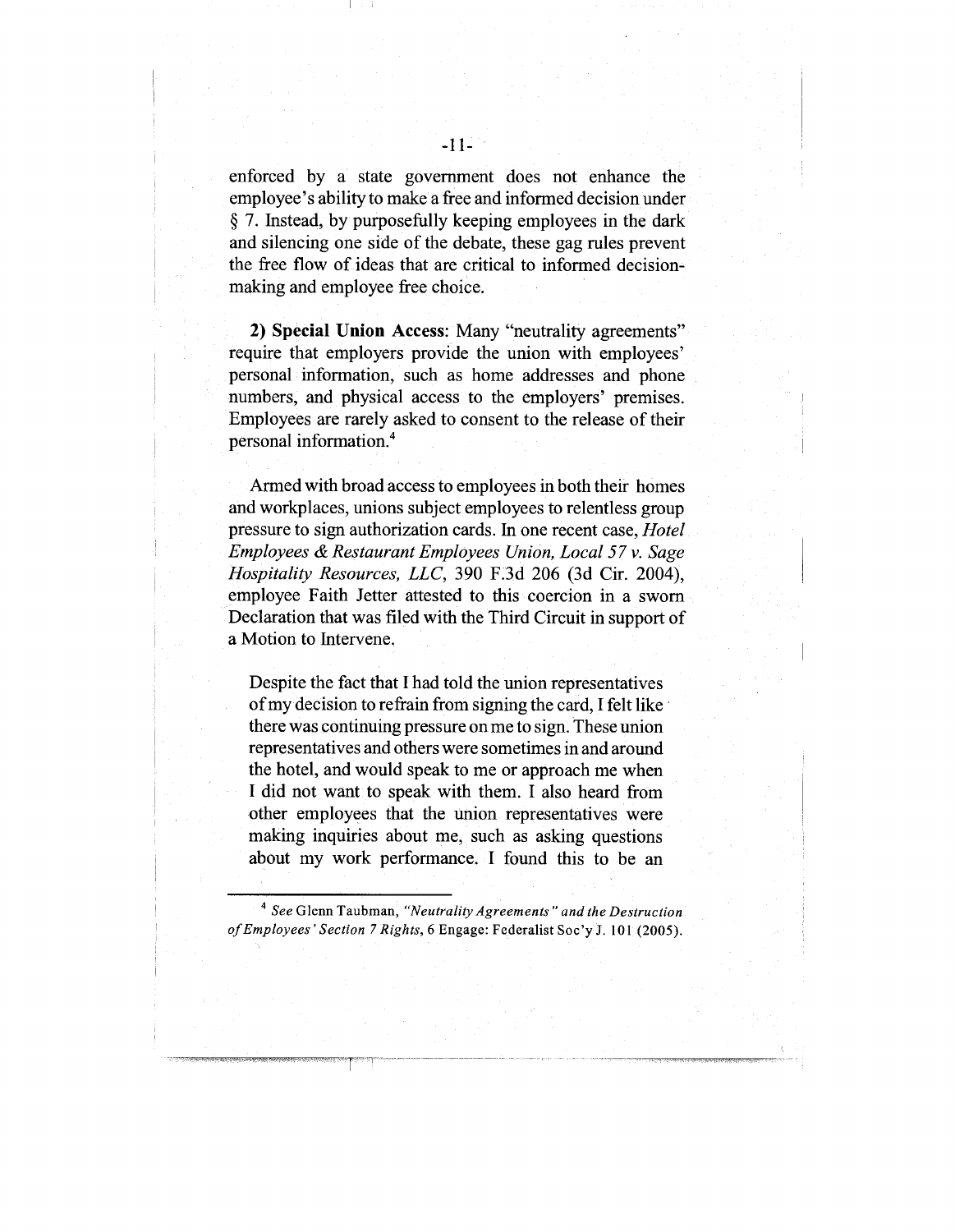invasion of my personal privacy. Once when I was on medical leave and went into the hospital, I found that when I returned to work the union representatives knew about my hospitalization and my illness. I felt like their knowledge about me and my illness was also an invasion of my personal privacy.

Sadly, these sorts of pressure tactics are the stock-in-trade of union organizers intent on procuring signatures on "authorization cards" from fearful or unsuspecting employees. In another recent NLRB case concerning the enforcement of a neutrality agreement, an employee subject to a "card check" drive by the United Auto Workers ("UAW") attested follows:

The UAW put constant pressure on some employees to sign cards by having union organizers bother them while on break time at work, and visit them at home. I believe that the UAW organizers also misled many employees as to the purpose and the finality of the cards. Overall, many employees signed the cards just to get the UAW organizers offtheir back, not because they really wanted the UAW to represent them.

Declaration of Clarice K. Atherholt in Support of Her Decertification Petition, *Dana Corp.,* 341 N.L.R.B. 1283 (2004).

Given such testimony, it is not surprising that this Court has recognized and condemned the abuses that often occur in the collection of union authorization cards. *See Linden Lumber Div., Summer & Co. v. NLRB, 419 U.S. 301, 306 (1974).* Nevertheless, the underlying purpose of state neutrality statutes like AB 1889 is to give unions leverage to demand broad access to all employees in order to perpetrate these abuses.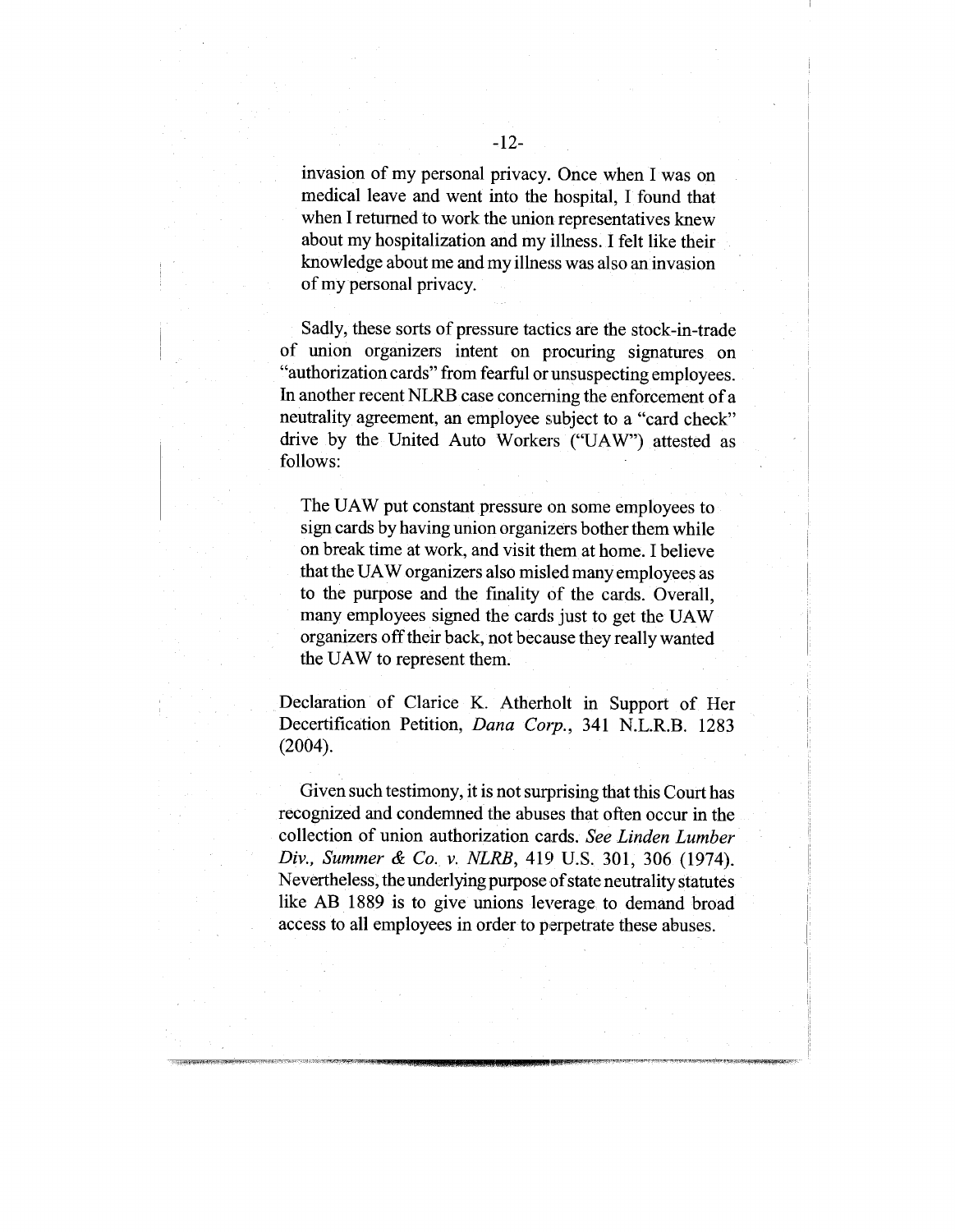**3) Waiver of Secret-Ballot Election:** Perhaps most egregious, many "neutrality" agreements waive NLRBsupervised secret-ballot elections and substitute the "card check" process, in which a signed authorization card counts as a "vote" for the union. Thus, the union acts to prevent the employees from voting their consciences in private, even though experience shows that the process of soliciting union authorization cards often relies upon coercion and misrepresentations. *See, e.g., HCFInc.,* 321 N.L.R.B. 1320, 1320 (1996) (pro-union militant warned an employee that she did not sign an authorization card "the Union would come and get her children"); *Levi Strauss & Co.,* 172 N.L.R.B. 732 (1968) (misrepresentations can invalidate authorization cards).

Clearly, labor union officials and their political allies do not advocate the "card check" process because they sincerely believe that cards or petitions reflect employee sentiment more reliably than a secret-ballot election. Rather, they advocate the card check process because they know that with it they can avoid secret-ballot elections and bring to bear enormous pressure on vulnerable employees to sign the cards. Indeed, an employee's choice against signing a union card often does not end the decision-making process for that employee caught in the maw of a "card check" campaign, but instead represents only the beginning of harassment and intimidation. This Court has already recognized this danger.

We would be closing our eyes to obvious difficulties, of course, if we did not recognize that there have been abuses, primarily arising out of misrepresentations by union organizers as to whether the effect of signing a card was to designate the union to represent the employee for collective bargaining purposes or merely to authorize it to seek an election to determine that issue.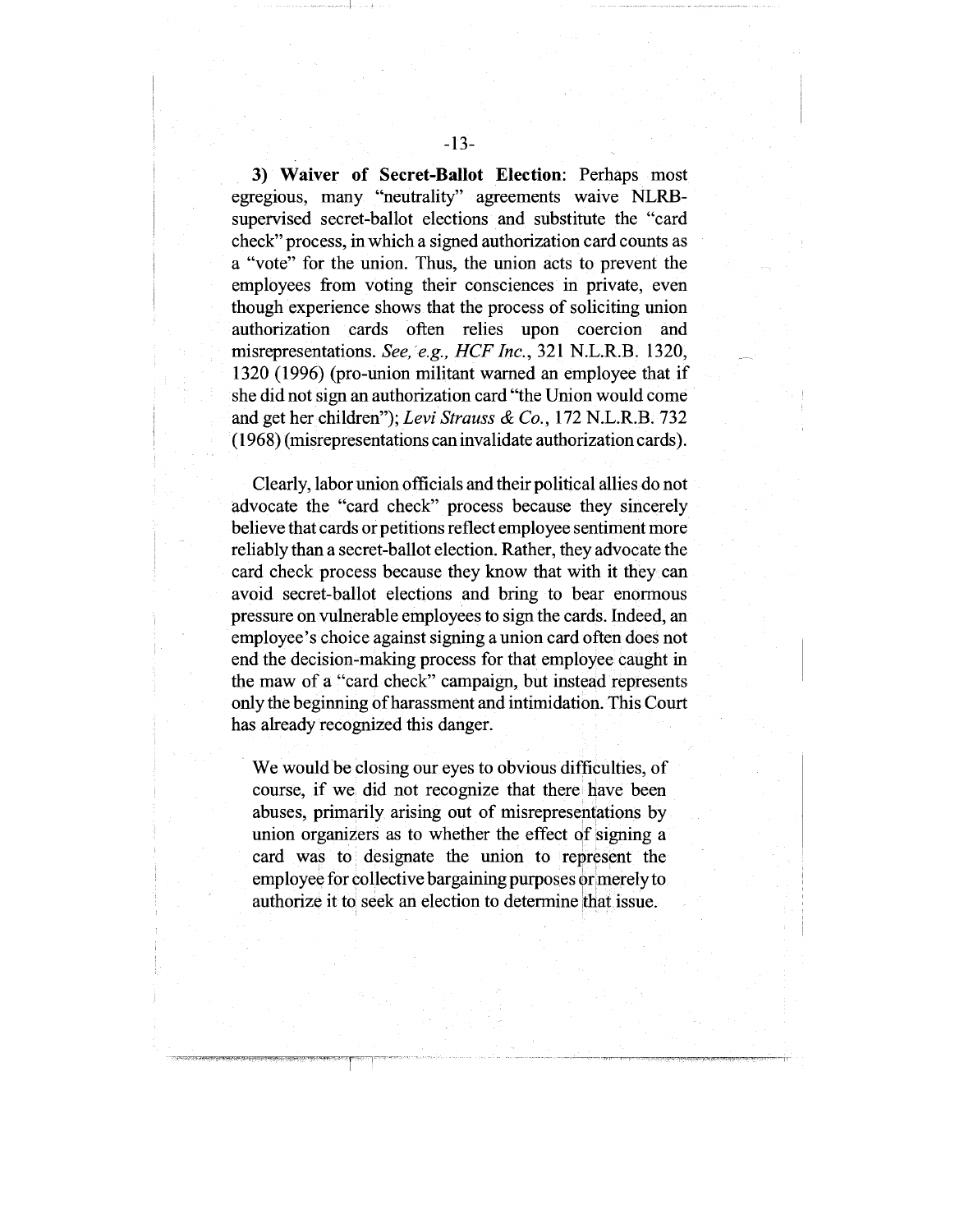*GisselPacking Co.,* 395 U.S. at 604; see also *Linden Lumber Div.,* 419 U.S. at 306 (there exists "rational, good-faith grounds for distrusting authorization cards"); *id.* at 315 n.5 (Stewart, J., dissenting) (recognizing "the possibility of undue peer pressure or even coercion in personal card solicitation"); *Brooks v. NLRB,* 348 U.S. 96, 99 (1954) ("an election is solemn and costly occasion, conducted under safeguards to voluntary choice"). Illicit pressures are magnified when employees are subjected to a "neutrality and card check" agreement that they neither sought nor approved.

In sharp contrast to the abuses inherent in any "card check" campaign, each employee participating in a NLRB-supervised secret-ballot election makes his or her choice one time, in private. There is no one with the employee at the time of decision. The ultimate choice of the employee is secret from both the union and the employer. Once the employee has decided "yea or nay" by casting a ballot, the process is at an end. This fair process is what AB 1889 undermines.

In short, AB 1889 is designed to usher in just these sorts of abuses, under the rubric of "neutrality and card check," to radically tilt the playing field in favor of unionization and hinder employees' free choice.

### **III. The Proliferation of State "Neutrality" Regulations Destroys the Uniform Application of Federal Labor Policy.**

This Court's review of AB 1889 must take into account the factual and legal landscape that exists in California and elsewhere in this country, in which labor unions and their political allies seek to create 50 different state labor laws in order to circumvent various federal rights, protections and strictures of which they disapprove. As one Ninth Circuit panel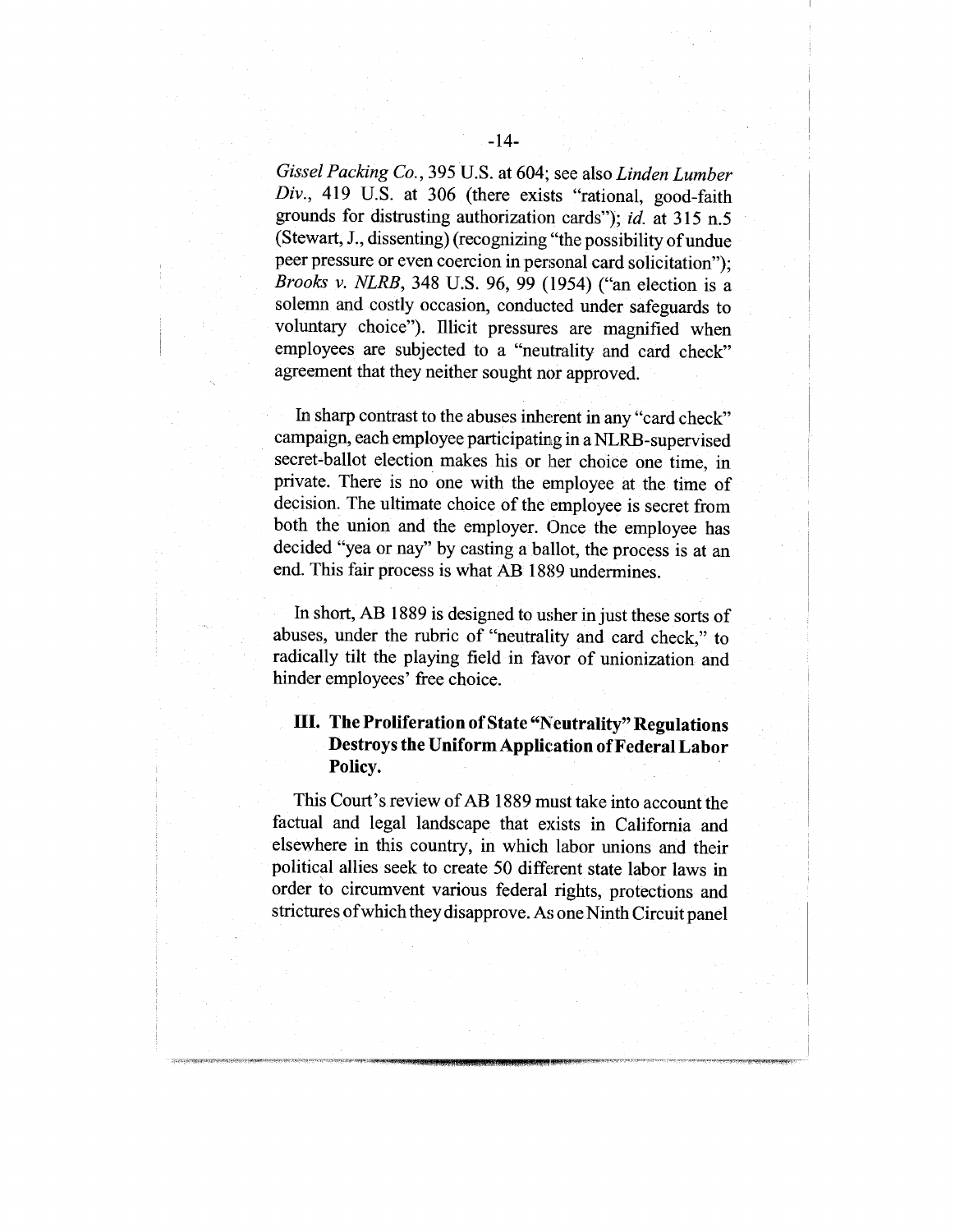recognized in an earlier opinion in this case, laws like AB 1889 are "'part of a state-by-state effort to de facto rewrite the NLRA.'" *Lockyer,* 422 F.3d at 978 n.4. (Pet. App. 64a).

This is demonstrated by the wide variety of "neutrality" regulations that are cropping up in states and municipalities across the nation. *See, e.g., Healthcare Ass "n v. Pataki,* 471 F.3d 87 (2d Cir. 2006); *Metro. Milwaukee Ass "n of Commerce v. Milwaukee County,* 431 F.3d 277 (7th Cir. 2005); *Hotel Employees & Rest. Employees Union, Local 57 v. Sage Hospitality Res., LLC,* 390 F.3d 206 (3d Cir. 2004); *Aeroground, Inc. v. City & County of San Francisco,* 170 F. Supp. 2d 950 (N.D. Cal. 2001).

Petitioners correctly point out the circuit splits and doctrinal chaos that have arisen concerning state statutes like AB 1889; which carry a veneer of "neutrality" but instead are designed to radically tilt the playing field in favor of unionization. *Compare Lockyer* (en banc) (Pet. App. la-57a) *Healthcare Ass 'n, Metro. Milwaukee Ass "n of Commerce,* and *Aeroground, Inc.*

Therefore, this Court's review is needed to ensure that state and local governments do not interfere with the uniform federal labor system crafted by Congress, and, more importantly, with employees' paramount right to choose or reject unionization in a free, informed and educated manner. To allow statutes like AB 1889 to proliferate is to permit the balkanization of federal labor policy by 50 states and hundreds of municipalities. *See Retail Indus. Leaders Ass "n v. Fielder,*

F.3d ..., 2007 WL 155152, at \*12 (4th Cir. Jan. 17, 2007) ("This is precisely the regulatory balkanization that Congress sought to avoid ....").